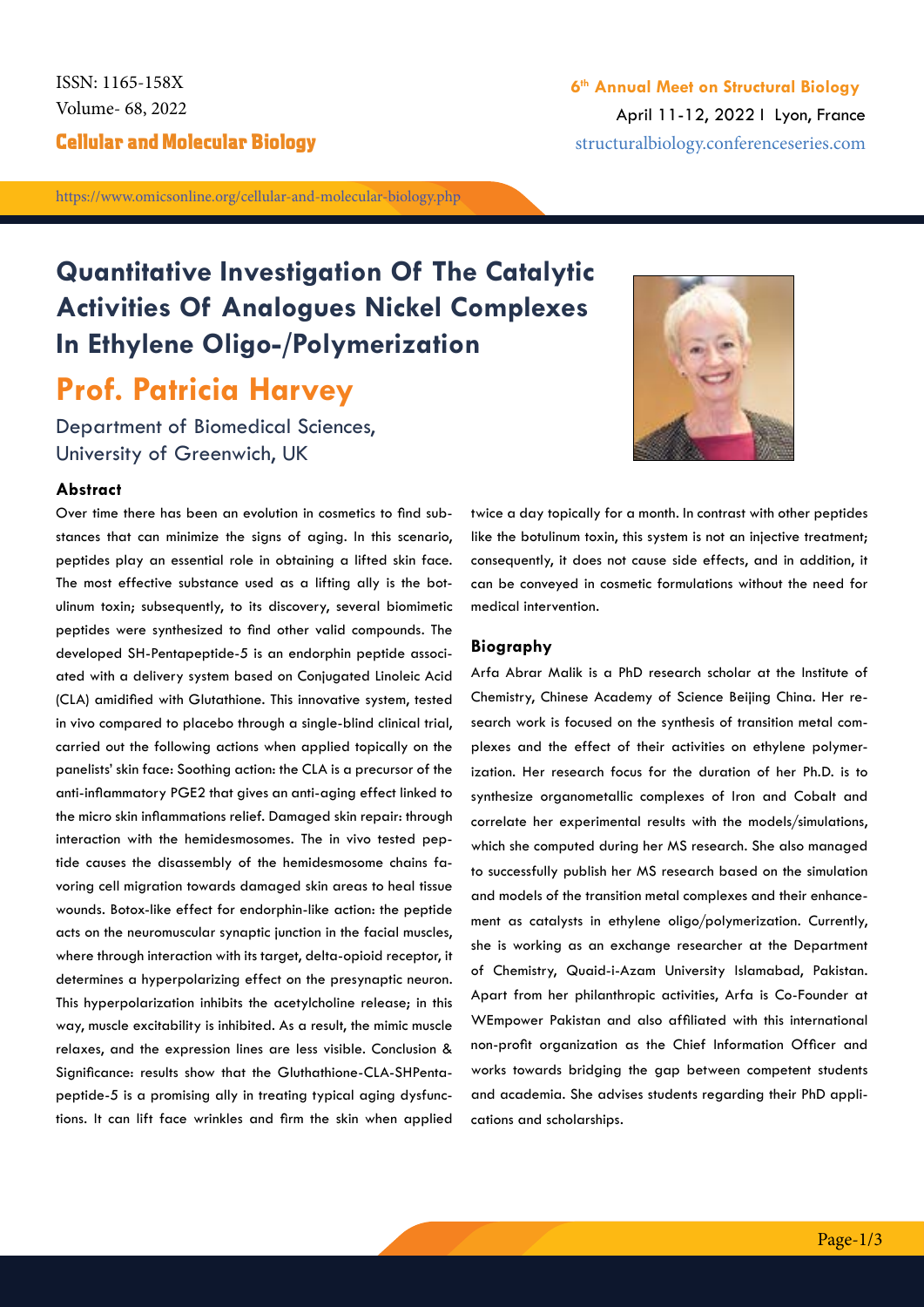# **Cellular and Molecular Biology** Structuralbiology.conferenceseries.com

https://www.omicsonline.org/cellular-and-molecular-biology.php

#### **Importance of Research:**

The title is very bold for a discussion meeting, and this is indeed true. However, it is hard to imagine the world today or indeed civilized society without the impact of catalysis on the fundamental aspects required for life, namely energy, food and water. Catalysis is a core area of contemporary science posing major fundamental and conceptual challenges. Traditionally, it lies at the heart of the chemical industry—an immensely successful and important part of the economy globally. Catalysis is generally associated with underpinning approximately 30% of gross domestic product in European economies. Catalysis is involved at some point in the processing of over 80% of all manufactured products. Hence catalysis is immensely important not only because it is an aid to economic success for the major world economies but also because it enables materials to be made that sustain society as we know it. Yet it is surprising that many outside of the field of catalysis science and engineering have no perception of its importance in their everyday lives.

A central aim of the discussion meeting was to widen the awareness of the crucial importance of catalysis and also to set out where the future of this important field is heading.

At the heart of the chemical processes operated so successfully around the world has been the design of catalysts, and innovation in catalysis is core to meeting many of the key questions facing society as a whole today. Moreover, commercial success can only be sustained and grown through an innovation-driven approach which is grounded in the fundamental science and engineering underpinning new catalyst development. Indeed, current catalytic science is notable for both conceptual and technical innovation and there is a constant need to generate new catalysts and to design more efficient versions of current catalysts. This can be considered the core area in which catalysts currently operate. However, there is a broader arena in which we consider catalysis can play a wider role and impact more directly on society. Of course, the main area of catalysis that society has an appreciation of is the automobile exhaust catalytic converters which have improved air quality around the world for

several decades. We anticipate that catalysis in the future will have a wider impact on achieving clean water, clean energy and sustainable food supplies in a far greater way than it currently does. The UK Catalysis Hub, established in 2013, has its origins in addressing these key areas of research.

**6th Annual Meet on Structural Biology**

April 11-12, 2022 I Lyon, France

The meeting addressed four key areas of current interest in catalysts:

- Catalyst design—is it possible to design new and improved catalysts?
- Catalysis and the environment—how can catalysis improve our use of resources?
- Catalysis and chemical transformations—how can we improve the scope, efficiency and selectivity of chemical processes?
- Catalysis and energy-how can we improve energy efficiency using catalysis?

### **About University**

University of Naples Federico II offers 157 courses in 13 teaching areas (Agriculture, Architecture, Economics, Pharmacy, Law, Engineering, Medicine and Surgery, Veterinary Medicine, Biotechnological Sciences, Mathematics, Physics and Natural Sciences, Political Sciences, Sociology, Humanities). So, it offers courses in every existing academic discipline, which lead to 157 graduate level degrees. Research facilities provide support for all these courses. Students have the chance both to pursue intellectual development and to acquire professional skills. The new "Study in Naples 2020/2022" call for proposals is available online at www.coinor.unina.it, on the University website http://www.unina. it/ ateneo and in the international section of the same http:// www.international.unina.it/ to support the internationalisation of courses of study.

The Call for Proposals is aimed at incoming students equipped